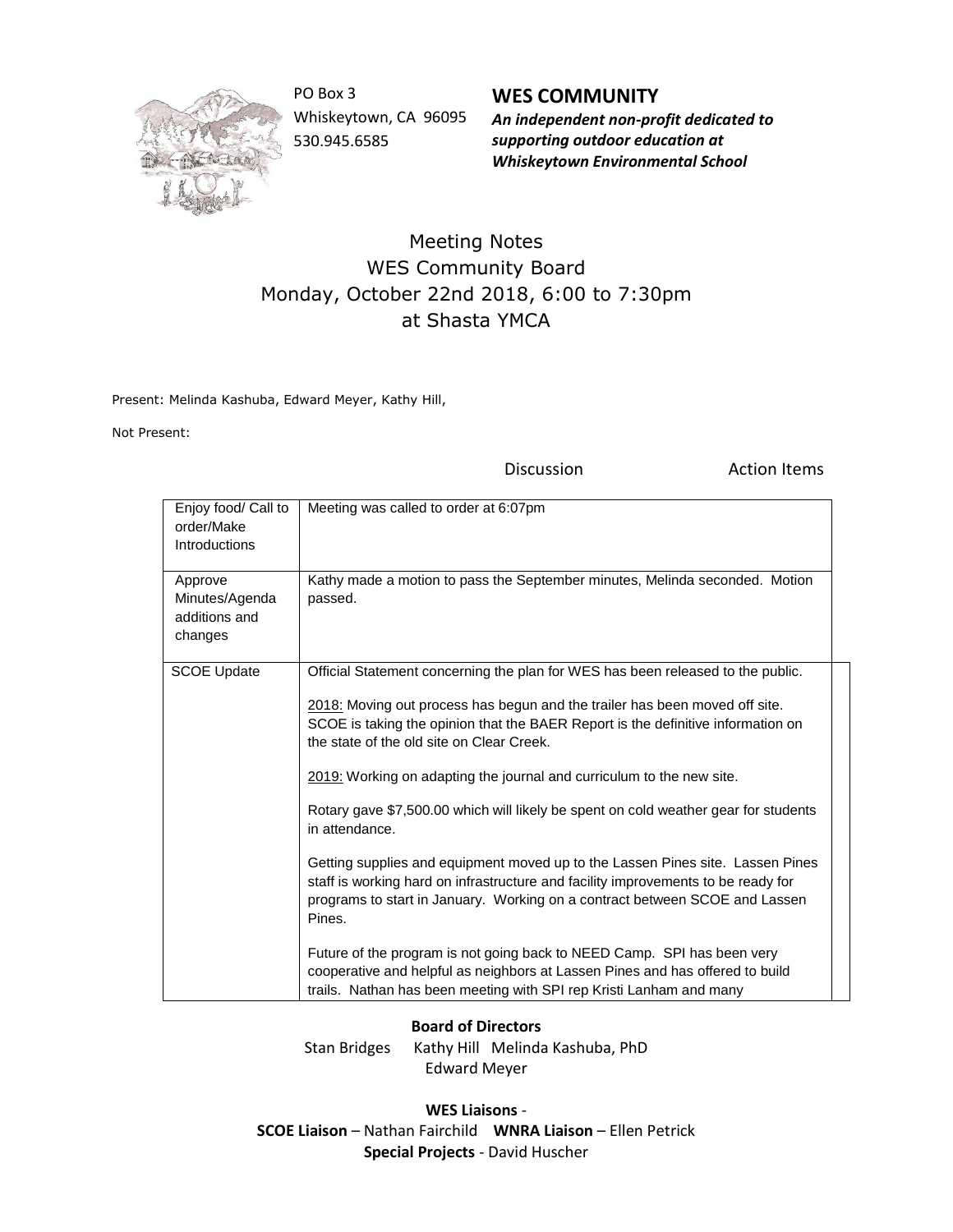|                                                                    | conversations have revolved around the future and a new site for the program on<br>SPI. Positive thing about starting fresh and on private land is that a lot of the<br>hurdles and challenges of federal bureaucracy are no longer in play.<br>Nathan would be very interested in getting an architect to donate their time to<br>make a very basic site plan, not specific to any spot, just to get a tangible scene for<br>people to see and understand. Discussion of inviting Nature Bridge folks up to<br>have a conference regarding new site/facility development and speaking with folks<br>at San Joaquin Office of Ed who are in the process of building a site at this time.<br>Kathy floated the idea of a photo-booth for drawing up enthusiasm for the program. |  |
|--------------------------------------------------------------------|--------------------------------------------------------------------------------------------------------------------------------------------------------------------------------------------------------------------------------------------------------------------------------------------------------------------------------------------------------------------------------------------------------------------------------------------------------------------------------------------------------------------------------------------------------------------------------------------------------------------------------------------------------------------------------------------------------------------------------------------------------------------------------|--|
|                                                                    | Discussion of setting up an on line store for WES gear. Kathy will discuss with<br>Lena and determine if it is worth the time and effort and would be helpful to the<br>program. Also discussed the possibility of getting a WES Community Square<br>Reader so the group could sell WES merchandise at events.                                                                                                                                                                                                                                                                                                                                                                                                                                                                 |  |
|                                                                    | Deb Fox, the current head of Cool April Nites, has been inquiring about the state of<br>WES and has expressed an interest in helping the program in some way. Will<br>work on maintaining contact with this very large and important community group.                                                                                                                                                                                                                                                                                                                                                                                                                                                                                                                          |  |
| <b>WNRA Update</b>                                                 | Liaison not present. Kathy made the announcement that Ellen won a regional<br>award for her stewardship of and mentoring in the Eagle Soar Program.                                                                                                                                                                                                                                                                                                                                                                                                                                                                                                                                                                                                                            |  |
| <b>Treasurers Report</b>                                           | \$7921.86 current balance<br>\$256.00 spent on food and supplies for the Open House at Lassen Pines<br>\$450.00 received from Facebook Donations.<br>Kathy made contact with Lauch Pad 4 Kids and got a thank you note from kid and                                                                                                                                                                                                                                                                                                                                                                                                                                                                                                                                            |  |
|                                                                    | spoke with them about fundraising for teachers. Teachers spend a lot of time on<br>fundraising to get money sending kids to WES.                                                                                                                                                                                                                                                                                                                                                                                                                                                                                                                                                                                                                                               |  |
| Announcements:<br>Shasta College<br>Day of Horticulture<br>Therapy | Meets from 10am to noon Saturday, Oct. 27 <sup>th</sup> at the Shasta College Farm, Building<br>4000. Shasta College's Horticultural Dept., Re-Grow Shasta, and Shasta Master<br>Gardeners are sponsoring. Free Plants to homeowners affected by the Carr and<br>Delta Fires. Call 242-2219 for info.                                                                                                                                                                                                                                                                                                                                                                                                                                                                          |  |
| On-going<br><b>Business</b>                                        |                                                                                                                                                                                                                                                                                                                                                                                                                                                                                                                                                                                                                                                                                                                                                                                |  |
| Giving Tuesday<br>Update                                           | Donation page is essentially the same as last year and the dead line has been<br>passed for edits. Some of the content is no longer accurate as of the release of<br>the official statement by SCOE last week and Kathy is going to try and talk to the<br>NSGT administrators to see if she can access the page again to make changes to<br>the language.                                                                                                                                                                                                                                                                                                                                                                                                                     |  |
|                                                                    | November 13 <sup>th</sup> begins early donation.                                                                                                                                                                                                                                                                                                                                                                                                                                                                                                                                                                                                                                                                                                                               |  |
|                                                                    | Edward will work to get Kathy and Melinda administrative access to the FB page<br>so they can work the switches on NSGT.                                                                                                                                                                                                                                                                                                                                                                                                                                                                                                                                                                                                                                                       |  |
| Open House at<br>Lassen Pines                                      | Great turn out, approx. 200 visitors. All very enthusiastic                                                                                                                                                                                                                                                                                                                                                                                                                                                                                                                                                                                                                                                                                                                    |  |